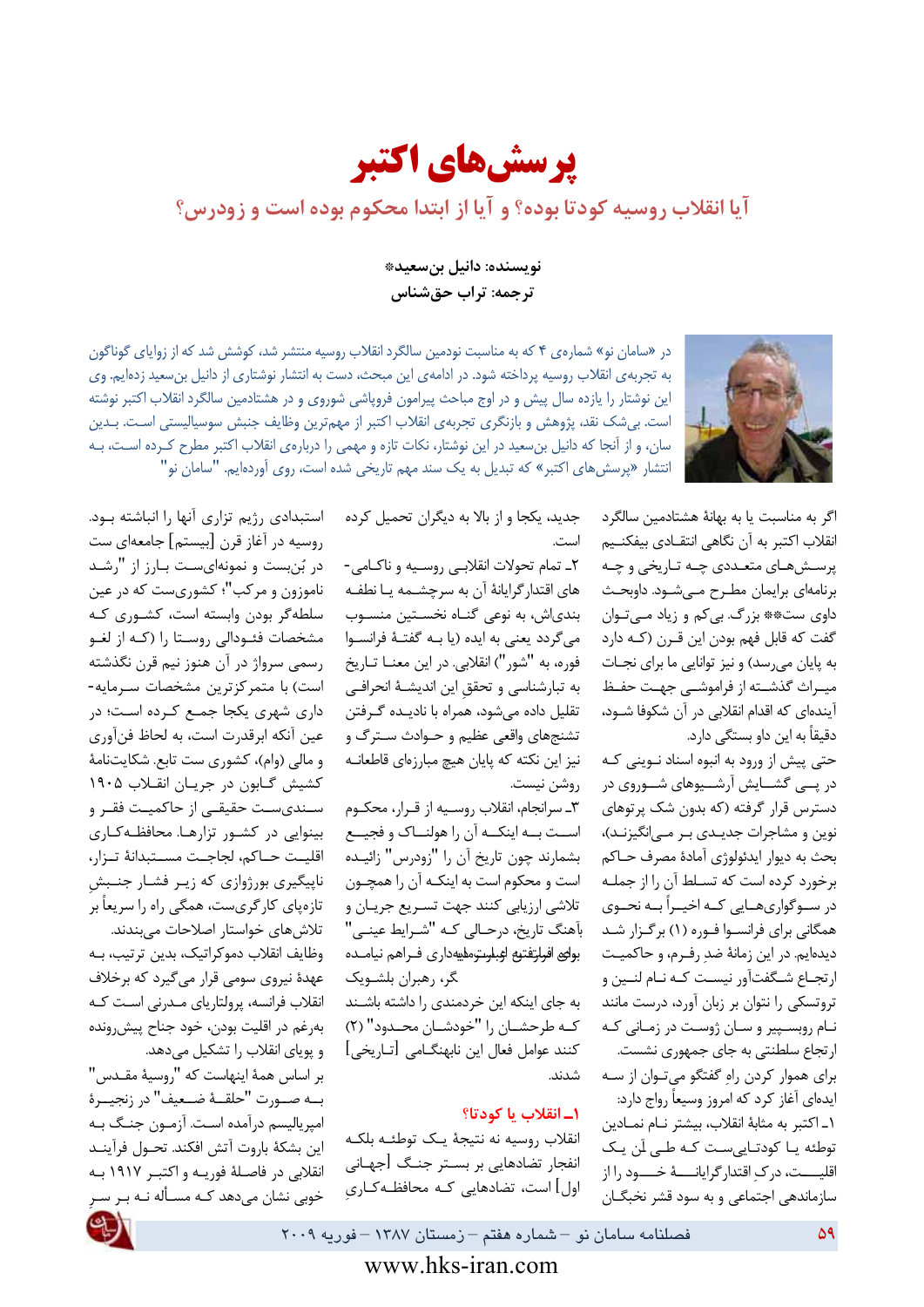

توطئهایست که اقلیتی از مبلغــان حرفــهای آن را سامان داده باشند، بلكـه جـذب سـريع يــک تجربــهٔ سياســى در ســطح تــودهاى، دگردیسی آگاهیها و جابجایی دائمی تـوازن نیروهاست. تروتسکی در اثـر سـترگ خـود "تاريخ انقلاب روسيه" اين راديكـاليزه شـدن را در بين كـارگران، دهقانــان و ســربازان، از این انتخابات سندیکایی تا انتخابات بعـدی، از این انتخابات شهرداری تا انتخابات بعدی، بـه دقت تحليل مي كند.

در حـالى كـه بلشـويكهـا تنهـا ١٣درصـد نماینـدگان کنگـرهٔ شـوراها را در مـاه ژوئـن (١٩١٧) دارا بودند، جريسان امور پيس از روزهـای ژوئیـه و کوشــش کورنیلـف بـرای كودتا به سرعت تغيير كرد. بـدين معنــا كــه بلشویکها در ماه اکتبر بین ۴۵ تا ۶۰ درصد نمایندگان را دارا بودنـد. قیـام نـه تنهـا یـک ضرب شست قرين موفقيت و غافلگير كننــده نبود، بلكـه سـرانجام و پايـان موقـت يـك زورآزمایی بود که طی یک سال بـه مرحلـهٔ پختگی رسیده بود، سالی که طی آن روحیـهٔ تودههای عادی مردم همواره در چپ احـزاب و رهبري آنان قرار مي گرفت، نه فقط نسـبت نبه احزاب سوسـيال رولوسـيونر، بلكـه حتـى آسبلاتا لّه حزب بلشويك يا بخشى از رهبـرى نيز شاملجلمكشكة تصميم دربارة قيام را

از طرف دیگر، همین امر است که نشان می-دهد قیام اکتبر در مقایسه با خشـونتهـایی كه پس از آن يديد آمـده، خشـونت كمتـر و تلفــات انســانى قابــل اغمــاض وبســيار محــدودترى داشــته اســت، البتــه بــا درنظر گرفتن تمايز بين تلفات انساني انقللاب اکتبر به طور خاص (از هر طرف که بــوده) و تلفات جنگ داخلی از ۱۹۱۸ بـه بعـد کـه قدرتهای خارجی و در راس آنهـا فرانسـه و انگلیس از آن حمایت میکردند.

اگر منظور از انقلاب خیزش تحولی ست کـه از پایین یعنی از آرمانهای ژرف تودهها مایـه میگیرد و نه تحقق یک برنامهٔ آنچنـانی کـه فرآوردهٔ ذهن مجموعـهای از نخبگــان باشــد، شکی نیست کـه انقـلاب روسـیه بـه معنـی كامل كلمـه انقـلاب اسـت. كـافىسـت بـه مصوبات قانونى نخستين ماههاى رژيم جديد مراجعه كنيم تا ببينيم كه مناسبات مالكيت و قدرت تـا چـه انـدازه بـه نحـوى راديكـال واژگون شده، گاه سریعتر از آنچه پیش بینبی شده یا مورد نظـر بـوده و گـاه تحـت فشـار اوضاع جاري حتى ازآنچه مطلـوب بـوده نيـز فراتر رفته است. كتابهای متعددی هست که این شکستگی در نظـم جهـان را گـواهی می دهد (نک. به "ده روزی که دنیـا را تکـان داد" ازجان ريـد) و نيـز بازتـاب بـينالمللـى بلافاصلهٔ آن (نک. به "انقلاب اکتبر و جنبش کارگري اروپا" از گروه نويسندگان) (٣).

مارک فرو به ویژه در کتاب "انقـلاب ۱۹۱۷" و "تولــد و فروياشــي رژيــم كمونيســتي در روسيه" (۴) تأكيد ميكند كـه در آن لحظـه كمتر كسى بىر سىقوط رژيىم تىزارى تأسىف میخورد و برای آخرین دیکتاتور اشک مے-ريخت. مـارک فـرو بـرعکس، بـر واژگـونگى جهان پافشاری می کند، واژگونیای که تا این حد خصلتنمای یک انقلاب اصیل است: آنجا که در بنـدر اودسـا، دانشـجویان برنامـهٔ جدید تاریخ را به استادان دیکته مے کردنـد؛ در پتروگراد، كـارگران كارفرمايـان را مجبـور می کردند تا "حقوق جدید کارگری" را بیاموزند؛ در ارتش، سربازان قاضبی عسکر را به جلسات خود دعوت می کردند تا او معنای جدیدی بـه زنـدگی خـود بدهـد. در برخـی مـدارس كودكــان حــق خــويش را بــراى یادگیری بُکس مطالبه مےکردنـد تـا بـدین وسیله بزر گترهـا را وادار کننـد بـه حرفشـان

گوش بدهند و به آنان احترام بگذارند...". این خیزش ابتدایی انقلابی در طول دهـهٔ ۲۰ بەرغم قحطى و عقبمانىدگى فرهنگىي، در تلاشهای پیشتازانه در عرصهٔ تغییـر شـیوهٔ زندگی همه جا احسـاس مـیشـد یعنـی در اصلاح آموزش ويرورش، در قـوانين مربـوط به خانواده، در بلندپروازیهـای شهرسـازی و در نوآوریهای گرافیک و سینما. بازهم همین خیـزش انقلابـی سـت کـه مـی توانـد

تضادها و ابهامـات تحـول سـترگى را كـه در فاصله بین دو جنگ به نحـوی پـردرد و رنـج رُخ داد توضیح دهد یعنی دورهای که تـرور و سر کوب بورو کراتیک و نیـروی امیـد انقلابـی هنوز درهــم آميختــه بودنــد. هــيچ كشــوري تاکنون در جهان نبوده است که چنین دگردیسی تند و خشنی را زیر تازیانههای یک بوروکراسی فرعونی تجربه کرده باشـد. از ۱۹۲۶ تا ۱۹۳۹ جمعیت شهرنشـین بـه ۳۰ میلیون افزایش یافت و سهم شـهرها از ۱۸ درصد کل جمعیت کشور بـه ۳۳ درصد رسيد. تنها در جريان برنامـهٔ پـنج سـالهٔ اول، نرخ رشد شهرها بالغ بر ۴۴ درصد شد يعنـي عملاً به انــدازهٔ رشــد بــین ۱۸۹۷ تــا ۱۹۲۶. نیروی کار حقوق بگیران بـه بـیش از دوبرابـر (از ١٠ ميليون به ٢٢ ميليون) رسـيد؛ يعنـي ",وسـتايي شـدن" وسـيع شـهرها، تـلاش سـترگ در پيکـار بـا بيسـوادي و آمـوزش و تحميـل اجبـاري نظـم در كـار. ايـن تحـول عظیم با احیاء ناسیونالیسم و بـا رشـد مقـام-پرستی و ظهـور نـوعی کنفورمیسـم اداری همراه بود. بـه گفتـهٔ طنزآمیـز موشـه لـوین، جامعه در این حیص و بیص، بـه یـک معنـا "بدون طبقه" بود زيرا همهٔ طبقات بـا ادغـام در یکدیگر، بیشکل شده بودند (نک. به



٢\_ارادة معطوف به قدرت يا ضدانقلاب بوروكراتيك

سرنوشت نخستين انقـلاب سوسياليسـتى، پیروزی استالینیسم، جنایات بوروکراسی اقتدارگرا، بدون شک یکے از پدیـدههـای عمدهٔ قـرن ۲۰ اسـت و کلیـدهای درک و تفسیر آن به همان انـدازه اهمیـت دارد. از نظر بعضیها، اصل مشکل در برخی از جنبههای منفی ذات انسانی، یعنی خواست مهارنشدنی قدرت نهفته است که می تواند در پوششهای مختلف از جملـه ادعـای خوشبخت كردن تـودههـا حتـى بـرخلاف میــلشــان و تحمیــل شِــماهایی از پــیش

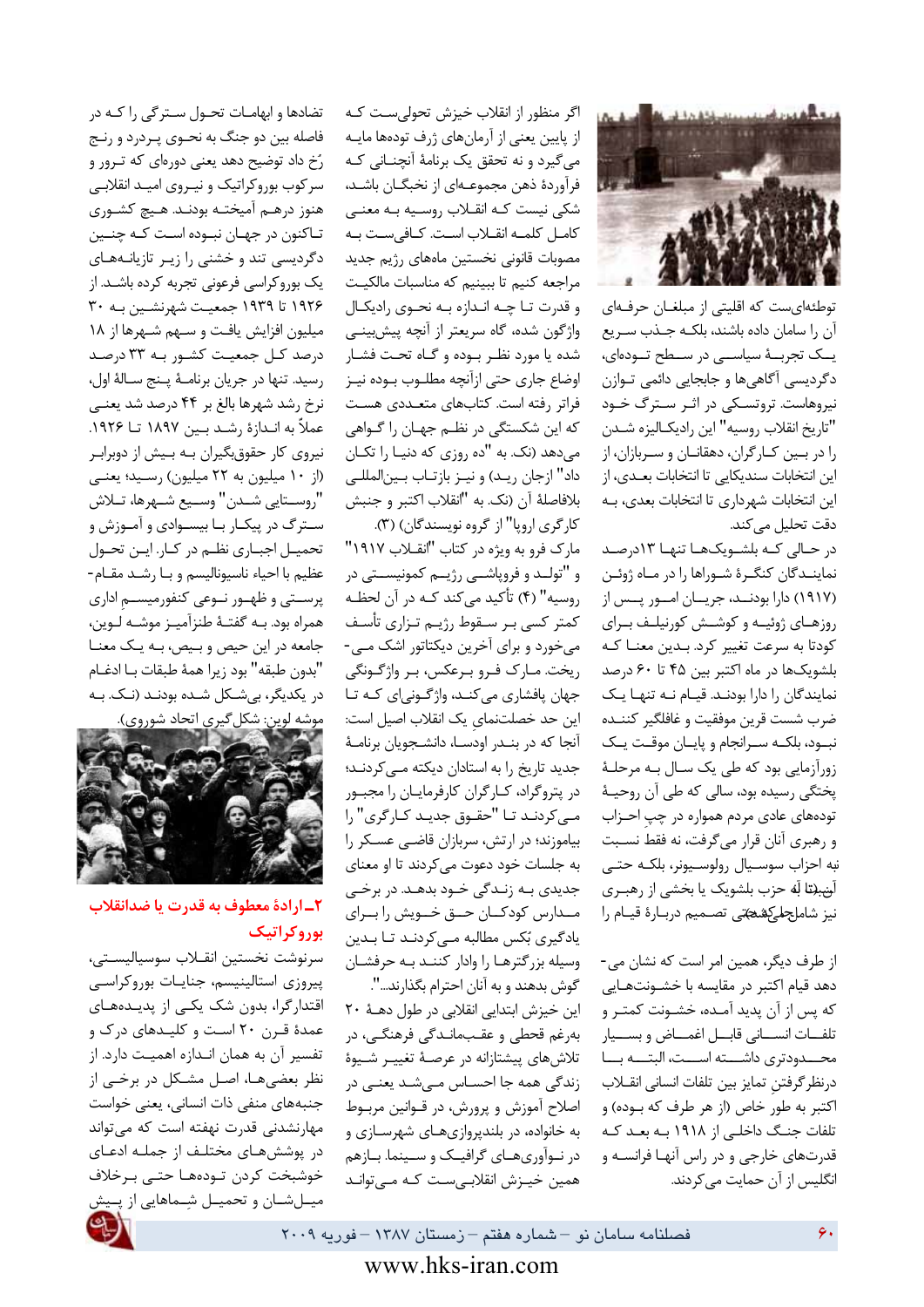تدوين شده از يـک مدينـهٔ فاضـله خـود را نشان دهد. آنچه برعکس برای ما مهـم اسـت این اسـت کـه در سـازماندهی اجتمـاعی، در نیروهـایی کـه آن را تشـکیل مـی۵هنـد یـا دربرابر یک یگر قـرار مـیگیرنـد ریشـههـا و محـركهـاي عميقــى كــه كــاه "پديــدة استالینی" نامیده میشوند را دریابیم.

استالینیسم در اوضـاع تـاریخی مشـخص بـه گرایش کلیتری باز مے گردد که معطوف است به حاکمیت بوروکراتیکی کـه در کلیـهٔ جوامع مدرن جاريست. آنچـه اساســاً ايــن گرایش را تغذیـه مــیکنــد رشــد تقســیم اجتماعي كار است (به ويژه بين كـار يـدى و ذهني) و "خطرات حرفهاي قدرت" كه ذاتي آناند. در اتحاد شوروی ایـن حرکـت چنـان نيرومنـدتر و وسـيعتر بــوده كــه حاكميـت بوروكراسي بر شالودهٔ ويراني، قحطي، عقـب-مانــدگی فرهنگــی و غیــاب ســنتهــای دموکراتیک استوار گشت. از همان ابتدای امر، ياية اجتماعي انقلاب در عين وسيعبودن تنگ نیز بود. وسیع از این لحـاظ کـه متکـی بود بر اتحاد کارگران و دهقانان کـه اکثریـت قاطع جامعه را تشکیل میدادند؛ اما تنـگ، از این لحاظ که بخش کـارگری کـه در اقلیـت بود، سریعاً در اثر جنگ (جهـانی اول) و بعــد جنگ داخلی به شدت تارومار شد. سربازان که شورای آنها نقش اساسی را در ۱۹۱۷ ایفا کرد عمدتاً دهقانانی بودند کـه محـرک آنــان ایدهٔ صلح بود و بازگشت به خانه.

در اين اوضاع و احــوال، پديــدۀ هــرم وارونــه خیلی سریع آشکار شد. دیگر، این پایـه نبـود كه قله را به جلو مى راند، بلكـه خواسـت قلـه بود که تلاش میکرد پایه را با خود بکشد. مكانيسم جايگزيني از اينجا پديد آمد: حـزب جایگزین توده میشود، بوروکراسی بـه جـای حزب، و رهبر خداگونه جایگزین همگان. امـا این ساختار جز با تشکیل یک بوروکراسی جدید که نتیجهٔ میراث رژیـم گذشـته و نیـز ارتقاء اجتماعى شتابزدة رهبران جديد است نمي تواند جا بيفتد. به طور مثال مـي-بينــيم كه شمار اعضـاي حـزب يـس از عضـوگيري انبوه در جريان عضوگيري موسـوم بـه "دورهٔ لنين"، يعني چندهزار تن از مبـارزين دوران انقلاب اكتبر درمقايسه با صـدها هـزارتن از بلشويكهاى جديد وزنـهٔ چنـدانى محسـوب

نمے شـدند. در بـین اعضـای جدیـد مقـام-پرستانی وجود داشتند کـه همـراه بـا مـوج ييـروزي بــه حــزب پيوســته بودنــد و نيــز عناصری که از دوائر دولتی قدیم بوده خود را با اوضاع جديد انطباق مي دادند.

وصيتنامهٔ لنين (نک. به موشه لوين: آخرين پیکار لنـین، انتشـارات مینـوی ١٩٧٩) (۵) گواه آگاهی تـأثرانگیز وی در بســتر احتضـار نسبت به ایـن مشـکل اسـت. در حـالی کـه انقلاب كار خلقها و انبوه تودههاست لنسين در جایی قرار گرفته بود که برای تصور آینده در بستر مرگ نیز عیوب و فضیلتهای جمع کوچک رهبران حزب را که گویا تقریباً همـه چیز به آنها بستگی داشت سبک و سنگین مے کر د.

اگر عوامل اجتماعي و اوضاع تاريخي نقش تعیین کنندهای در قدرت گیـری بوروکراســی استالینی ایفا کردهاند، بدین معنا نیست کـه ایدهها و نظریهها هـیچ مسـؤولیتی در برآمـد آن نداشتهاند. به ویژه هیچ شکی وجود نـدارد كه از همان آغاز روى كار آمدن رژيم جديـد، خَلط بين دولت، حزب، طبقـهٔ كـارگر تحـت عنوان زوال سوريع دولت وناپديدشدن تضادهای درون خلقی، کـه بـدان دامـن زده میشد، زمینه را برای دولتی کردن جامعه و نه اجتماعی کردن کار کرد دولتـی، بـه نحـوی چشـــم5يــــر مســــاعد ســــاخت. فراگيــــرى دموکراسی امریست درازمدت و دشـوار کـه با همان سرعتي پيش نمي رود كه فرمانهاي دولتی دربارهٔ رفرمهای اقتصادی وقت مے-گیرد و نیرو میبرد. لـذا راه حـل سـاده ایـن است که ارگانهای قدرت تودهای، شـوراها و سوويتها را به يك قيم روشـنبين يعنـى حزب بسپارند. در عمل نیز، از ۱۹۱۸ به بعـد، همین راه حل ساده در مواردی باعث مے-شود که اصل انتخابات و کنتـرل مسـؤولين جای خود را به انتصـاباتی کـه حـزب ابتکـار آنها را در دست دارد بدهـد. ايـن منطـق سـرانجام بـه حـذف تعـددگرايي سياسـي و آزادی عقایـد کـه بـرای حیـات دموکراتیـک ضروریست، و به تبعیت سیستماتیک حـق دربرابر زور، منجر میشود.

علاوه بر این، تسلسل و تشدید اوضاع از آنجا گریزناپلذیرتر و دشلوارتر ملی شلود کله حاكميت بوروكراسـي منحصـراً يـا عمـدتاً از

طريق مداخله از بالا صورت نمي گيــرد، بلكــه یاسخی ست که گاه به نوعی از پایین خواستارش می شوند؛ پاسخ به نیاز به نظـم و آرامش ناشی از خستگی از جنگ [جهانی] و جنگ داخليئ پاسخ به محروميت و فرسودگی که باعث میشود بحث و جـدل-های دموکراتیک، تـنشهـای سیاسـی و بازخواسـت از مســؤولين تبــديل بــه امــرى مزاحم و دردسرآفرین می شود. مارک فـرو در كتابهاي خود اين ديالكتيك طاقتفرسا را چنانکه باید خاطر نشان می کند.

وي بدين نحو يادآوري مي كنـد كـه در أغـاز انقــــلاب "دو كـــانون، يكــــى دموكراتيـــك اقتدارگرا در پایین و دیگری سانترالیست اقتدار گرا در بالا" وجود داشت، در حـالی کـه در ۱۹۳۹ تنها یک کانون بود. از نظـر مـارک فرو، مسأله به فاصلهٔ چند ماه پس از انقــلاب یعنی از همان ۱۹۱۸ یا ۱۹۱۹ بـا زوال یـا بـا مطیع کردن کمیتههای محلات یا کمیتههای کارخانه حل شد (نک. به مارک فرو: شوراها در روســــيه، كلكســــيون آرشــــيو) (۶). در رهيافتي مشابه وي، فيلسوف لاكـو-لابـارت سخنی صریحتر در اینباره دارد و آن اینکـه بلشویســم از ۱۹۲۰–۱۹۲۱ ضــدانقلابی بــود (یعنی پیش از کرونشتات) (۷).

مسألهٔ مـورد بحـث از اهميـت درجـهٔ اول برخوردار است. به هیچ رو نباید بـا در کـی دوگانهگرا افسانهٔ "لنينيسم در دورهٔ لنين" را در تقابل کلمه به کلمه با لنینیسم در دورهٔ استالین قرار داد، یا سال های درخشان دهـهٔ ۱۹۲۰ را در تقابـل بـا دهـهٔ تاریـک ۱۹۳۰ دانست. آنطور که گویی هـیچ چیـز در کشور شوراها شروع به پوسیدن نکـرده بوده. مسلم است که استقرار بوروکراسی تقريباً بلافاصله به اجرا گذاشته شد. مسلم است که فعالیت پلیسی چکا منطق خـاص خـود را داشـت. مسـلم اسـت كـه زنـدان سیاسی محکومین به اعمال شاقه در جزایر سولور کی پس از پایان جنگ داخلی و پیش از مرگ لنین گشوده شد. مسلم است کـه تعدد احزاب سیاسی در عمـل لغـو شـد و آزادی بیــان محــدود گشــت و حقــوق دموکراتیک حتی در حزب از کنگرهٔ دهـم به بعد یعنی از ۱۹۲۱ در تنگنا قرار گرفت. فرأيند أنجه مـا ضـد انقــلاب بوروكراتيـك

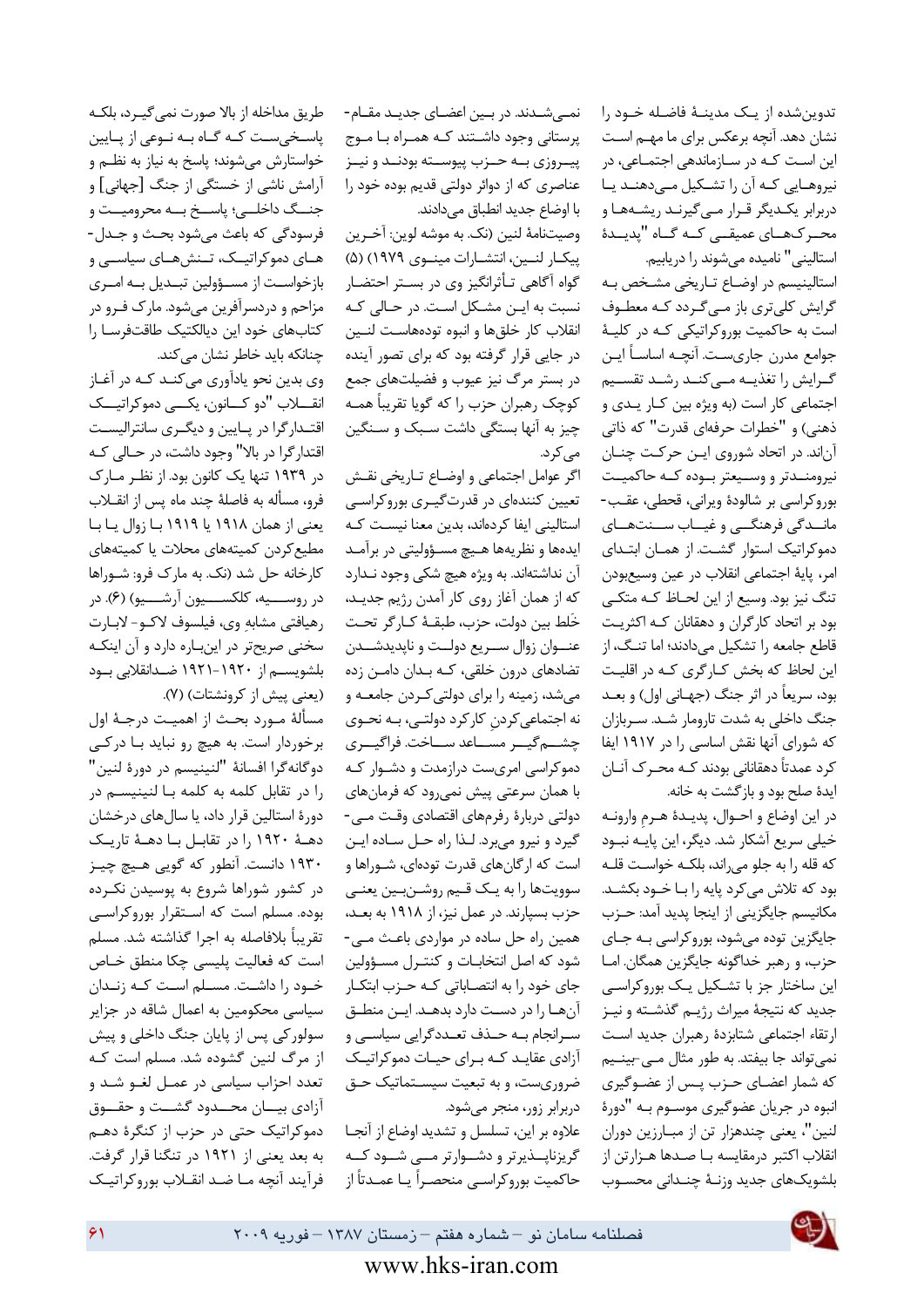

می نامیم حادثهای ساده و تاریخدار که مقارن با قيام اكتبر رخ داده باشـد نيسـت. این امر یکروزه انجام نشد، بلکـه از خـلال گزینشها، در گیریها و حادثهها عبور کرد. خود بازیگران صحنه نیز بے،وقفـه بـر سـر دورهبندی آن بحث کردنـد، نـه بـه خـاطر سليقهٔ رعايت دقت تاريخي، بل به منظـور آنكه وظايف سياسي شان را از آن استنتاج كننــد. شــاهداني چــون روزمــر، ايســتمن سووارین، استراتی، بنیامین، زامیاتین، بولگاکف (در نامههایش به استالین)، اشعار مایاکوفسکی، رنجهای ماندلستام یا تسوه تایوا، دفترهای یادداشت بابل و غیره مے-توانند بر جوانب متعدد پدیده و تحولات و پیشروی آن پرتو بیفکنند.

دست کم یک تباین باقی میماند که عبارت است از یک گسست بارز و تقلیلناپذیر در سیاست داخلی و نیز در سیاست بینالمللی بین آغاز دههٔ ۲۰ و سالهای وحشتناک دههٔ ۳۰. ما منکر نیستیم که گرایشهای اقتدارگرا چه بسا از خیلی پیش مسلط بوده و اینکه رهبران بلشویک با مشغولیت ذهنی شديدشان به "دشمن اصلي" يعني تجـاوز اميرياليستي و احياء سرمايهداري (كه الحق كاملاً امرى واقعى بــود) شــروع كردنــد بــه نادیده گرفتن یا کم بها دادن بـه "دشـمن ثانوي" يعني بوروكراسي كه آنها را از درون میخورد و سرانجام آنان را بلعید. این سناریو در آن زمان بیسابقه بود و تصورش دشوار. زمان لازم بود تا بتوان آن را فهميد و تفسیر کرد و از آن درس گرفت. بدین ترتيب اگـر لنـين توانسـت بـدون شـك، علامــتهـاي خطـري را كــه در بحـران كرونشتات بود بهتر از ديگران بفهمد تا آنجا که به سوی یک جهتگیری جدید و عمیـق سیاسی رهنمود دهد، اما این تروتسکی بود كه خيلي بعدتر در كتاب "انقلابي كه بدان

خيانـت شـد" توانسـت اصـل يلوراليسـم سیاسی را بر عدم تجانس خود طبقهٔ کارگر حتی پس از کسب قـدرت سیاسـی بنیـان ىگذا, د.

اغلب گواهی های مهم شاهدان عینـی دورهٔ انقلاب ونيز مطالعاتي كه دربارة اتحاد شوروي يـا خــود حــزب بلشــويک صــورت گرفته (نک. به "مسکو در زمـان لنـين" از روزمر؛ "لنينيسم در دورة لنين" از مارسل ليب من؛ "تاريخ حزب بلشويک" از پي\_ر بروئه؛ "استالين" از سوارين و نيز از تروتسكي؛ كتـابهـاي اي. اچ كـار، تـونى كليف، موشه لوين و داويـد روسـه) بـه مـا اجازه نمی دهند که در دیالکتیک تنگاتنگ بين گسست و تداوم، نقطـه عطـف عظـيم سال های ۱۹۳۰ را نادیده بینگاریم. گسست با وضوح هرچه تمامتر خود را نشـان مـى-دهد و شـاهدش ميليـونهـا و ميليـونهـا کسانی هستند که از گرسنگی مردند، تبعید شدند و در دادگاهها و پاکسازیها قربانی گشتند. اگـر بـرای تحقـق "كنگـرهٔ پيروزمنــدان" در ۱۹۳۴ و تحکــيم قــدرت بوروکراتیک لازم بود که خشـونتی چنـین افسار گسیخته به راه افتد علت ایـن اسـت که میراث انقلابی پیگیـر و محکـم بـود و نمیشد به این سادگی از پا در آید.

این همان است که ما ضد انقلاب مینامیم به مراتب انبوهتر، نمایان تر و غــمانگیز تــر از تصـمیمات اقتدار گرایانـهای کـه در آتـش جنگ داخلی اتخاذ شدهاند، هرقدر هم که آن تصمیمات نگرانی آور باشـند. ایـن ضـد انقلاب همچنین آثار خود را در هر زمینهای نشان میدهد، از سیاست اقتصادی گرفتـه (مانند اشتراكى كردن اجبارى وتوسعة گولاگ در مقیاس وسیع) تا سیاست بین-المللي (در چين، در آلمــان، در اســيانيا) و بالاخره حتى در سياست فرهنگى يـا امـور زندگی روزانه با چیزی که تروتسکی آن را "ترميدور خانگى" ناميده است.

# 3- انقلاب "زودرس":

از فروپاشی اتحاد شوروی به بعد، یک تـز بين مـدافعان ماركسيســم بــه ويــژه در كشورهاى آنگلوساكسون دوباره قوام يافته (نک. به تحقیقات گری کوهن) و آن اینکه

انقلاب اكتبر از اول تا آخـر محكــوم اسـت زيرا پيش از موقع رخ داده است. واقعيت این است که منشأ این تـز بـه زمـانهـای پیشتری برمیگردد. یعنی در گفتمان خود منشویکهای روسیه و نیز در تحلیلهای کائوتسکی از ۱۹۲۱ به بعد. وی در آن زمان مینوشت: «چقدر میشد ازریختن خـون و اشــک و از ویرانــی اجتنــاب کــرد" اگــر بلشويكـها حس "خود محدود كردن" بـه آنچه قابل دسترسیست را دارا بودند، "این است کار استادانه"» (بـه نقـل از رادک در "راههاي انقلاب روسيه") (٨).

جملهٔ فوق به نحـو عجیبـی پرمعنــا سـت. اینجا کسی را میبینید که علیـه اندیشـهٔ حزب پیشتاز مجادله می کند، اما در عوض، حزبی استاد، مربی و آموزگار را تصور می-نماید که بـه میـل خـود حرکـت تـاریخ و شتاب آن را تعیمین ملی کنمد. توگویی مبارزات وانقلابها فاقد منطق خاص خويش اند. وقتي انقلابها سر مي رسند، اگر بخواهيم آنها را "خود محـدود" كنـيم بـه سرعت می بینیم در اردوی نظم مستقر قرار گرفتهایم و آنوقت، دیگر مسأله بر سر ایـن نيست كـه اهـداف حـزب "خـود محـدود شوند" بلكه بدين معناست كه آرمان هاى تودهها محدود خواهند شد. بـدين ترتيـب است که اقدام ابرتها و نوسکهها (۹) به کشتن رُزا لوکزامبورگ و لت و پار کردن شـوراهاي ايالـت بـاوير (آلمـان) همچــون نمونههای ممتـاز "خـود محـدود کـردن' جلوہ مے کنند.

در حقیقـت، ایــن اســتدلال بــه صــورتی اجتنابناپذیر به این ایده منجر میشود که تاریخ پدیدهایست کاملاً منظم و قاعدهمند مثل ساعت، که هرچیزی بـه موقـع|ش رخ میدهد، درست سر وقت. این استدلال بـه سادهلوحي يک جبرگرايي قـاطع تـاريخي می|نجامد که غالباً مارکسیستهـا را بـدان سرزنش میکننـد کـه معتقدنـد زيربنـای هرچیز روبنای آن را به گونهای تنگاتنگ مشخص می کند. این ایده به سـادگی ایـن واقعیت را نفی می کنـد کـه تـاریخ همـان سرنوشت نیست، بلکه سرشار از حـوادثی-ست که طیفی از ممکنـات را نشـان مـی-دهند، تحولاتی که یقینی نیستند، بلکـه،